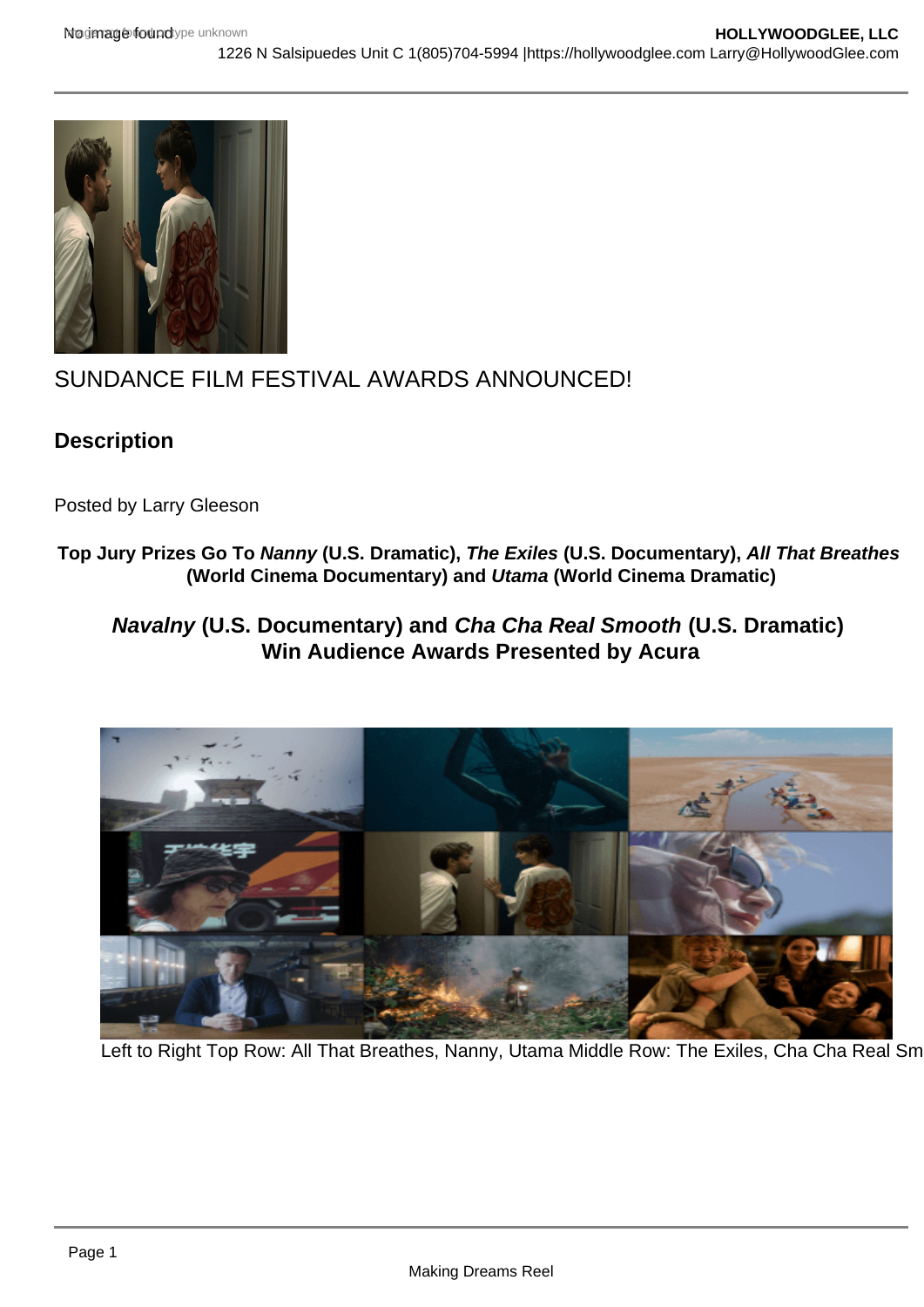Park City, UT — After nine days, 84 feature films and 59 short films, the juries have deliberated and the audience has voted, and tonight the 2022 Sundance Film Festival's Awards were announced. The award-winning films will screen online on the Festival platform on Saturday, January 29 and Sunday, January 30. Tickets for all award screening films are available beginning at 5:00 PM MT today.

The 26 jury-awarded and six audience-awarded prizes recognize achievement in global independent storytelling. Bold, intimate, and culture-shifting stories prevailed across categories, with Grand Jury Prizes awarded to Nanny (U.S. Dramatic) , The Exiles (U.S. Documentary), Utama (World Cinema Dramatic), and All That Breathes (World Cinema Documentary) . Audience Awards were presented to Navalny (U.S. Documentary), Cha Cha Real Smooth (U.S. Dramatic), Girl Picture (World Cinema Dramatic), The Territory (World Cinema Documentary), Framing Agnes (NEXT), with Navalny winning the Festival Favorite Award.

Joana Vicente

"Today's awards represent the determination of visionary individuals, whose dynamic work will continue to change the culture and create discourse throughout the year," said Sundance Institute CEO Joana Vicente . "This year's entire program has proven that no matter the context, independent storytelling remains a pivotal tool in expanding critical dialogues, and these stories will and must be shared."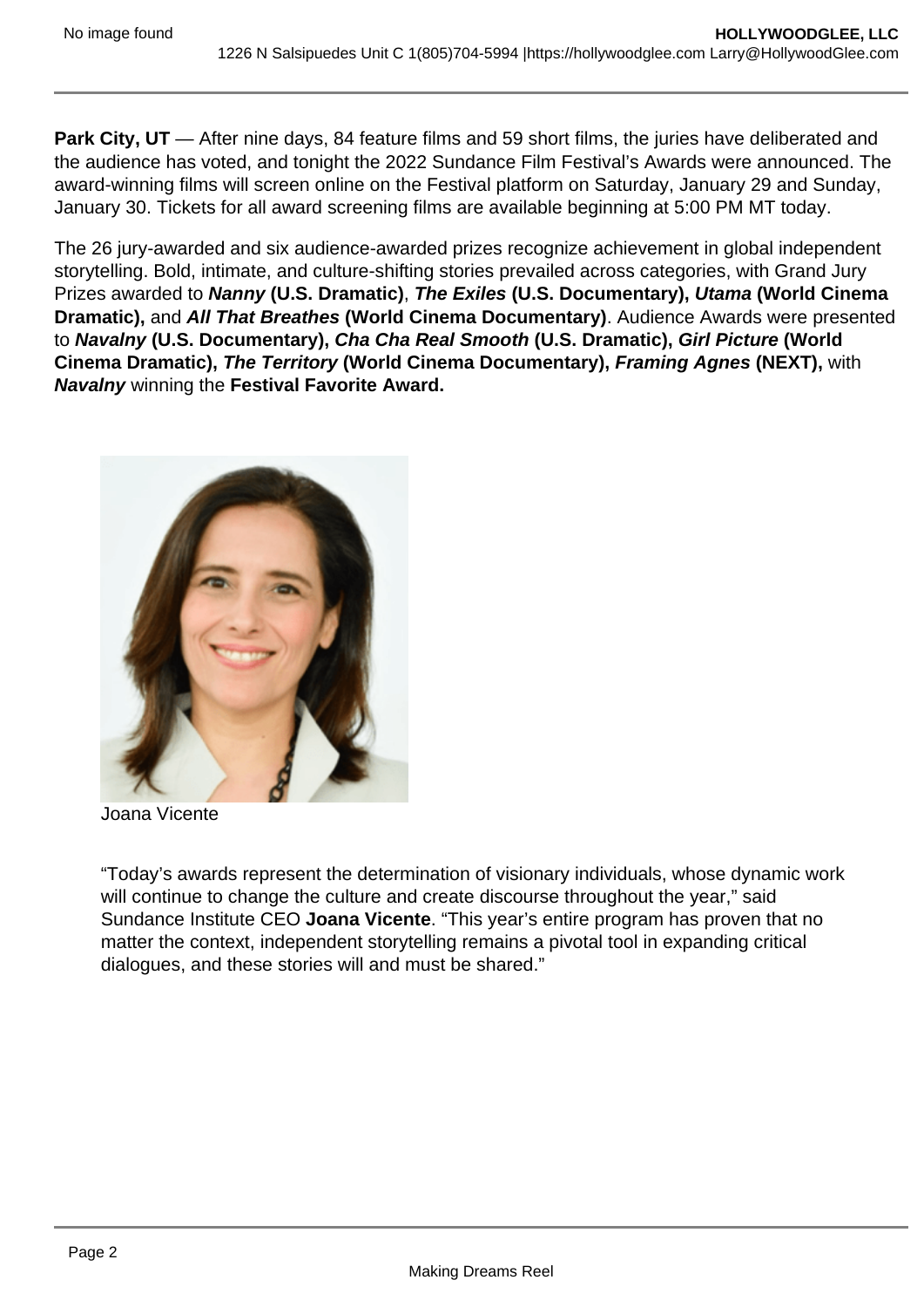Tabitha Jackson

"The 2022 Sundance Film Festival once again met our audience wherever they happened to be," added Sundance Film Festival Director Tabitha Jackson , "Whether you watched from home or one of our seven satellite screens, this year's Festival expressed a powerful convergence; we were present, together, as a community connected through the work. And it is work that has already changed those who experienced it."

### Kim Yutani

"We are so grateful for this year's jurors who brought their expertise and passion to their decision-making process," said the Festival's Director of Programming Kim Yutani , "We congratulate the award winners and we're so thankful to each and every film in the program that made the 2022 Sundance Film Festival such a huge success."

The awards announcement marks a key point of the 2022 Festival, where 84 feature-length and 59 short films — selected from 14,849 submissions — were showcased online via the Festival's online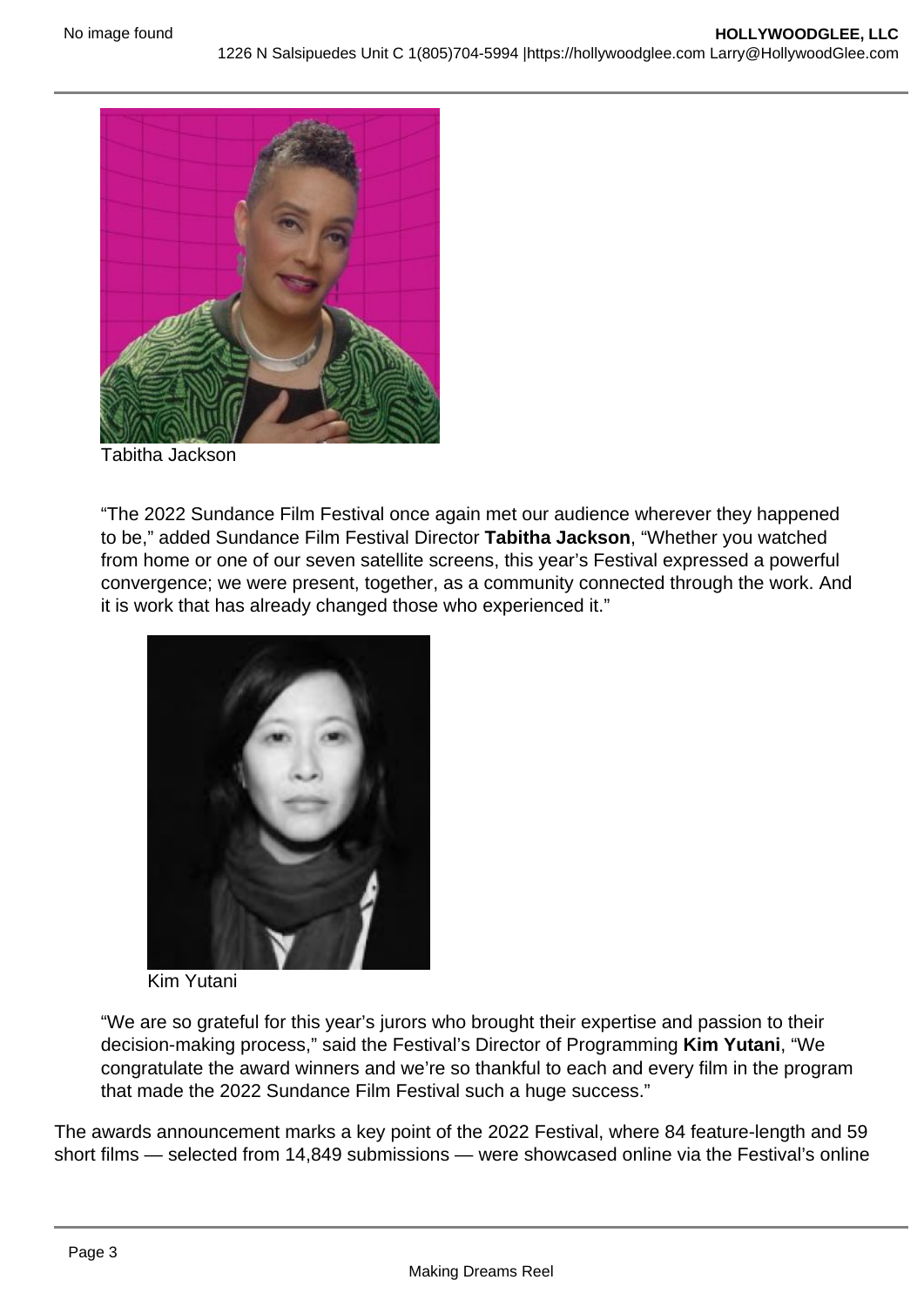platform; a selection of the program will play at 7 Satellite Screen locations across the United States, starting tonight.

This year's jurors were: **Chelsea Barnard, Marielle Heller,** and **Payman Maadi** for U.S. Dramatic Competition; **Garrett Bradley, Joan Churchill,** and **Peter Nicks** for U.S. Documentary Competition; **Andrew Haigh, Mohamed Hefzy,** and **La Frances Hui** for World Cinema Dramatic Competition; and **Emilie Bujès, Patrick Gaspard,** and **Dawn Porter** for World Cinema Documentary Competition. **Joey Soloway** was the juror for the NEXT competition section. **Penelope Bartlett, Kevin Jerome Everson,** and **Blackhorse Lowe** juried the Short Film Program Competition.

Feature film award winners in previous years include Summer Of Soul (... Or, When The Revolution Could Not Be Televised), CODA, Flee, Hive, Minari, Boys State, Epicentro, Yalda, A Night for Forgiveness, Clemency, One Child Nation, Honeyland, The Souvenir, The Miseducation of Cameron Post, I don't feel at home in this world anymore., Weiner, Whiplash, Fruitvale Station, Beasts of the Southern Wild, Twenty Feet from Stardom, Searching for Sugarman, The Square, Me and Earl and the Dying Girl, Cartel Land, The Wolf Pack, The Diary of a Teenage Girl, Dope, Dear White People, The Cove and Man on Wire.

# **GRAND JURY PRIZES**

The **U.S. Grand Jury Prize: Dramatic** was presented to Nikyatu Jusu for **Nanny** / U.S.A. (Director and Screenwriter: Nikyatu Jusu, Producers: Nikkia Moulterie, Daniela Taplin Lundberg) — Aisha is an undocumented nanny working for a privileged couple in New York City. As she prepares for the arrival of the son she left behind in Senegal, a violent supernatural presence invades her reality, threatening the American dream she is painstakingly piecing together. Cast: Anna Diop, Michelle Monaghan, Sinqua Walls, Morgan Spector, Rose Decker, Leslie Uggams.

Juror **Chelsea Bernard** said: "For this Grand Jury Prize we celebrate a movie that flooded us with its compassionate and horrifying portrayal of a mother being separated from her child. This film cannot be contained by any one genre —it's visually stunning, masterfully acted, impeccably designed from sound to visual effects, and the overall vision, expertly guided by Nikyatu Jusu comes together offering its audience an electrifying experience."

The **U.S. Grand Jury Prize: Documentary** was presented to Ben Klein and Violet Columbus for **The Exiles** / U.S.A. (Directors: Ben Klein, Violet Columbus, Producers: Maria Chiu, Ben Klein, Violet Columbus) — Documentarian Christine Choy tracks down three exiled dissidents from the Tiananmen Square massacre, in order to find closure on an abandoned film she began shooting with Renee Tajima-Peña in 1989.

Juror **Joan Churchill** said: "For the Grand Jury Prize, we recognize a film which is totally original, layered, philosophical and non-linear — challenging our understanding of history. For celebrating the power of documentary filmmaking and the responsibility of the filmmaker to examine the truth."

The **World Cinema Grand Jury Prize: Dramatic** was presented to Alejandro Loayza Grisi for **Utama** / Bolivia/Uruguay/France (Director and Screenwriter: Alejandro Loayza Grisi, Producers: Santiago Loayza Grisi, Federico Moreira, Marcos Loayza, Jean-Baptiste Bailly-Maitre) — In the Bolivian highlands, an elderly Quechua couple has been living the same daily life for years. When an uncommon long drought threatens their entire way of life, Virginio and his wife Sisa face the dilemma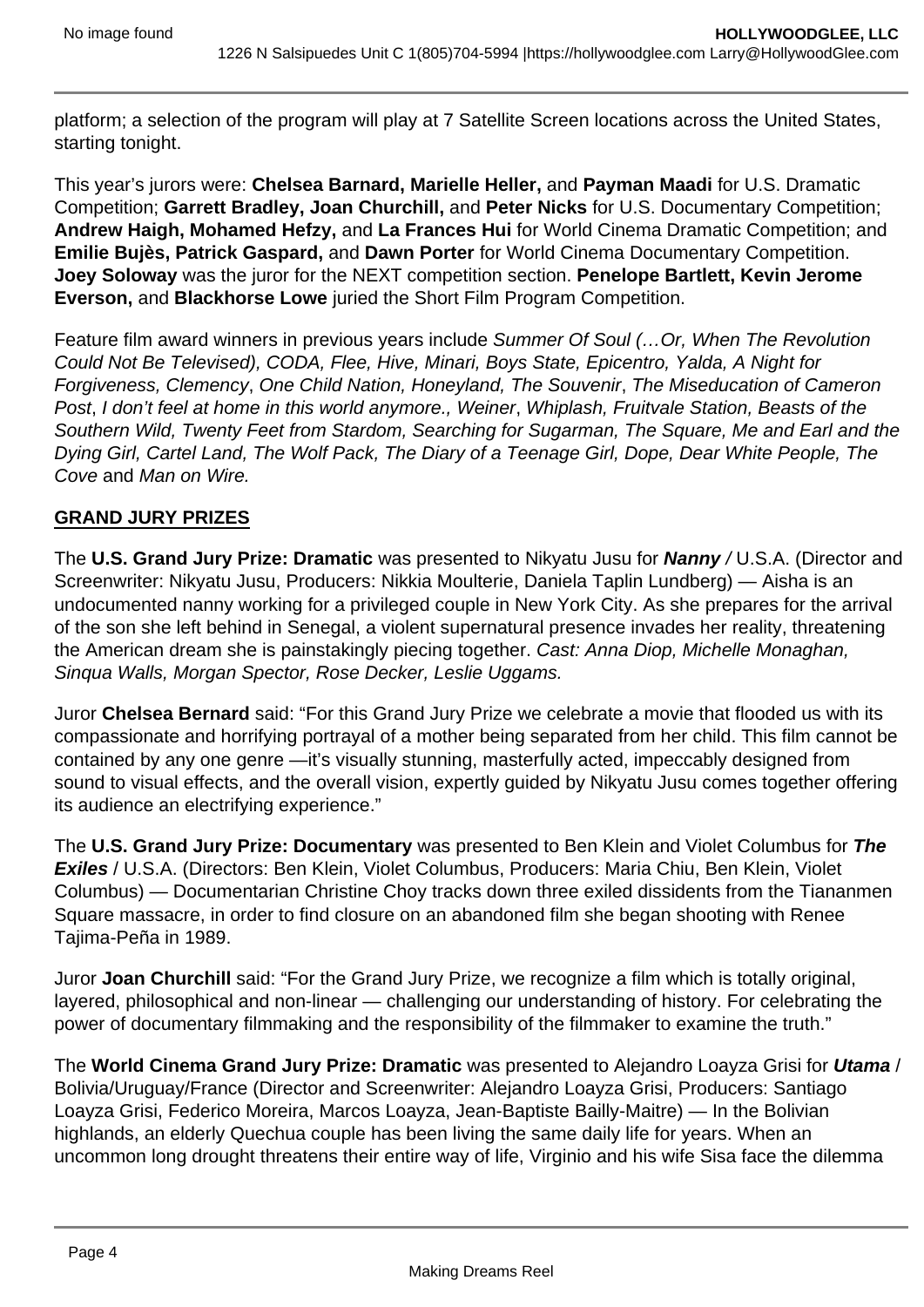of resisting or being defeated by the environment and time itself. Cast: Jose Calcina, Luisa Quispe, Santos Choque.

Juror **Mohamed Hefzy** said: "An intimate and tender portrayal of a family struggling to uphold their traditional way of life and finding resilience in the face of loss, this beautifully shot first feature film brings into focus the effect of climate change on the indigenous populations of South America."

The **World Cinema Grand Jury Prize: Documentary** was presented to Shaunak Sen for **All That Breathes** / India/U.K. (Director and Producer: Shaunak Sen, Producers: Aman Mann, Teddy Leifer) -Against the darkening backdrop of Delhi's apocalyptic air and escalating violence, two brothers devote their lives to protect one casualty of the turbulent times: the bird known as the Black Kite.

Juror **Emilie Bujès** said: "This poetic film delivers an urgent political story while constructing a singular and loving portrait of protagonists resisting seemingly inevitable ecological disaster – with humorous touches punctuated by the unsentimental depiction of the animal kingdom. For maintaining its suspenseful tension when portraying the interior struggles of its characters and the contradictions in spirituality and materialism they confront, we present the [World Cinema] Grand Jury Prize to All That Breathes."

# **AUDIENCE AWARDS**

The **Audience Award: U.S. Documentary**, Presented by Acura was awarded to **Navalny** / U.S.A. (Director: Daniel Roher, Producers: Odessa Rae, Diane Becker, Melanie Miller, Shane Boris) — Shot as the story unfolded, a fly-on-the-wall documentary thriller about anti-authoritarian Russian opposition leader Alexei Navalny. Recovering in Berlin after nearly being poisoned to death with the nerve agent Novichok, Navalny makes shocking discoveries about his assassination attempt and bravely decides to return home – whatever the consequences.

The **Audience Award: U.S. Dramatic**, Presented by Acura was awarded to **Cha Cha Real Smooth** / U.S.A. (Director and Screenwriter: Cooper Raiff, Producers: Dakota Johnson, Ro Donnelly, Erik Feig, Jessica Switch, Cooper Raiff) — A directionless college graduate embarks on a relationship with a young mom and her teenage daughter while learning the boundaries of his new bar mitzvah partystarting gig. Cast: Dakota Johnson, Cooper Raiff, Vanessa Burghardt, Evan Assante, Brad Garrett, Leslie Mann.

The **Audience Award: World Cinema Dramatic** was awarded to **Girl Picture** / Finland (Director: Alli Haapasalo, Screenwriters: Ilona Ahti, Daniela Hakulinen, Producers: Leila Lyytikäinen, Elina Pohjola) — Mimmi, Emma, and Rönkkö are girls at the cusp of womanhood, trying to draw their own contours. In three consecutive Fridays two of them experience the earth-moving effects of falling in love, while the third goes on a quest to find something she's never experienced before pleasure. Cast: Aamu Milonoff, Eleonoora Kauhanen, Linnea Leino.

### The **Audience Award: World Cinema Documentary** was awarded to **The Territory** /

Brazil/Denmark/United States (Director: Alex Pritz, Producers: Will N. Miller, Sigrid Dyekjær, Lizzie Gillett, Anonymous) — When a network of Brazilian farmers seizes a protected area of the Amazon rainforest, a young Indigenous leader and his mentor must fight back in defense of the land and an uncontacted group living deep within the forest.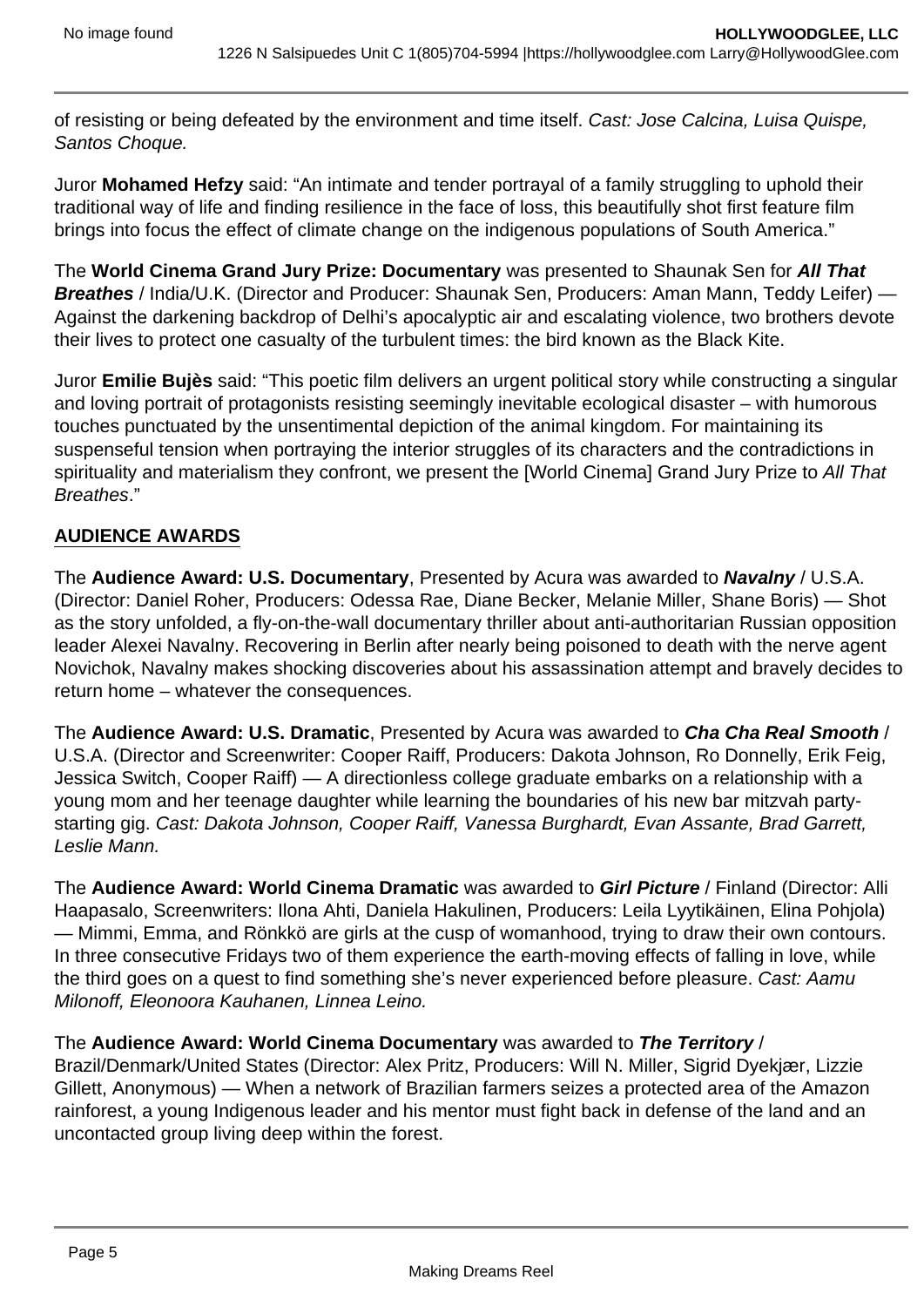The **Audience Award: NEXT**, Presented by Adobe was awarded to **Framing Agnes** / Canada/U.S.A. (Director: Chase Joynt, Producers: Samantha Curley, Shant Joshi, Chase Joynt) — After discovering case files from a 1950s gender clinic, a cast of transgender actors turn a talk show inside out to confront the legacy of a young trans woman forced to choose between honesty and access.

# **FESTIVAL FAVORITE AWARD**

Selected by audience votes from the 84 features screened at the 2022 Sundance Film Festival, the Festival Favorite Award was presented to **Navalny** / U.S.A. (Director: Daniel Roher, Producers: Odessa Rae, Diane Becker, Melanie Miller, Shane Boris) — Shot as the story unfolded, a fly-on-thewall documentary thriller about anti-authoritarian Russian opposition leader Alexei Navalny. Recovering in Berlin after nearly being poisoned to death with the nerve agent Novichok, Navalny makes shocking discoveries about his assassination attempt and bravely decides to return home – whatever the consequences.

# **JURY AWARDS FOR DIRECTING, SCREENWRITING & EDITING**

The **Directing Award: U.S. Documentary** was presented to Reid Davenport for **I Didn't See You There** / U.S.A. (Director: Reid Davenport, Producer: Keith Wilson) — Spurred by the spectacle of a circus tent that goes up outside his Oakland apartment, a disabled filmmaker launches into an unflinching meditation on freakdom, (in)visibility, and the pursuit of individual agency.

Juror **Peter Nicks** said, "In moments ranging from whimsical to hypnotic, this remarkable film demonstrates a singular command of cinematic form to create an immerse and authentic experience. For this captivating tableau that reminds us of the beauty of the unseen, the Directing Award goes to Reid Davenport for I Didn't See You There."

The **Directing Award: U.S. Dramatic** was presented to Jamie Dack for **Palm Trees and Power Lines**  / U.S.A. (Director and Screenwriter: Jamie Dack, Screenwriter: Audrey Findlay, Producers: Leah Chen Baker, Jamie Dack) — Seventeen-year-old Lea spends her summer aimlessly tanning with her best friend, tiptoeing around her fragile mother, and getting stoned with a group of boys from school. This monotony is disrupted by an encounter with Tom, a man twice her age, who promises an alternative to Lea's unsatisfying adolescent life. Cast: Lily McInerny, Jonathan Tucker, Gretchen Mol.

Juror **Marielle Helle**r said, "Jamie Dack …directs a brave and subtle film that forces us to face something that is happening just under the surface all over the world. She expertly guided two extraordinary lead performances that ground us so deeply in the circumstances that we can't look away. This is a situation we like to keep at arm's length but it's closer and more invasive than we all wish, and this film delicately walks us through how anyone's desire for love and attention can lead you down a rabbit hole that's impossible to escape from."

The **Directing Award: World Cinema Documentary** was presented to Simon Lereng Wilmont for **A House Made Of Splinters** / Denmark (Director: Simon Lereng Wilmont, Producer: Monica Hellström) — In Eastern Ukraine, follow the daily life of children and staff in a special kind of home: an institution for children who have been removed from their homes while awaiting court custody decisions. Staff does their best to make the time children have there safe and supportive.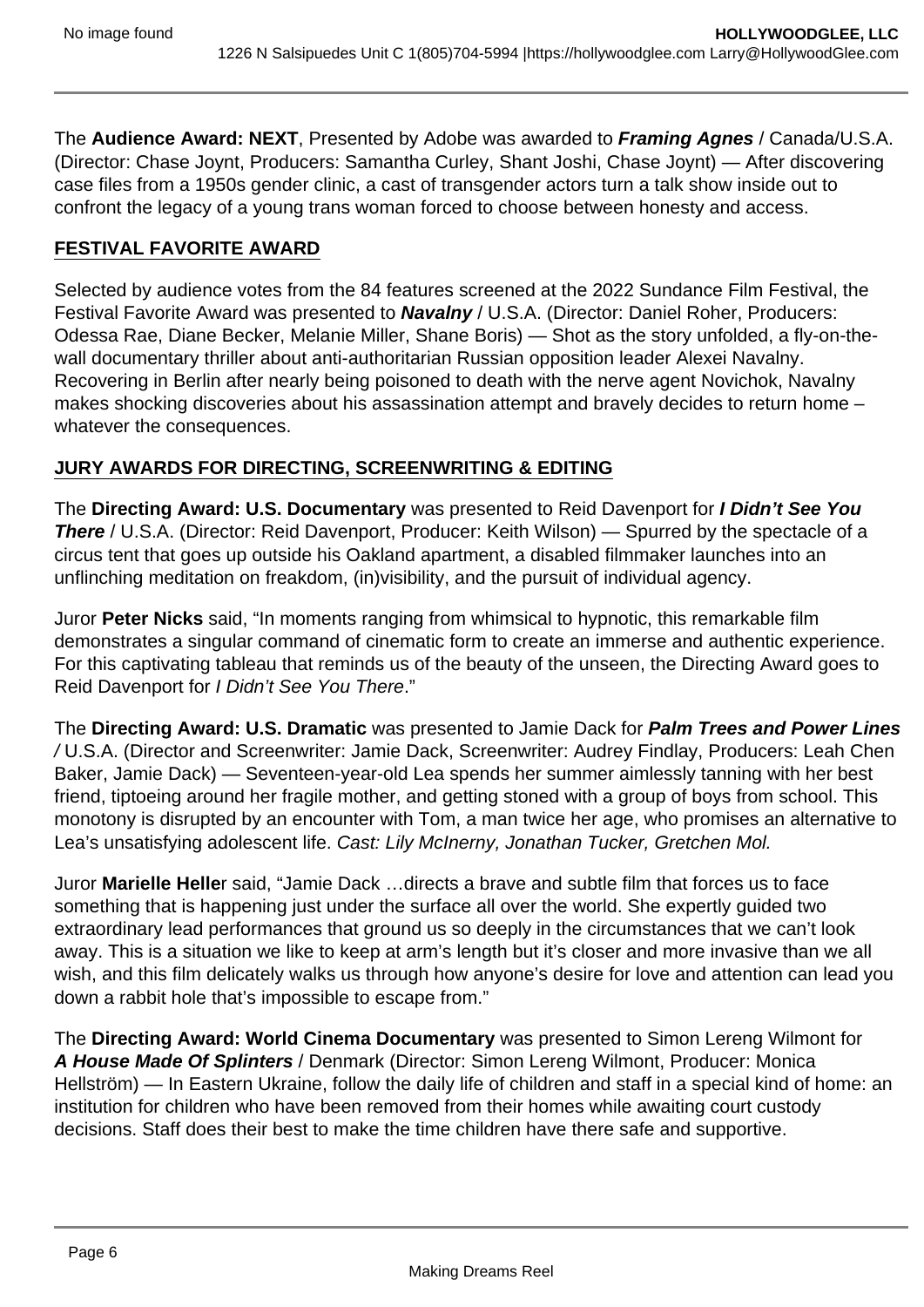Juror **Dawn Porter** said, "An astonishing achievement in documentary storytelling. With sensitivity, this filmmaker immerses us in an intimate story obscured by a broad political conflict tearing at the fabric of a country. This pristine and highly emotional film embraces the children's universe within a harsh reality."

The **Directing Award: World Cinema Dramatic** was presented to Maryna Er Gorbach for **KLONDIKE**  / Ukraine/Turkey (Director and Screenwriter: Maryna Er Gorbach, Producers: Maryna Er Gorbach, Mehmet Bahadir Er, Sviatoslav Bulakovskyl) — The story of a Ukrainian family living on the border of Russia – Ukraine during the start of the war. Irka refuses to leave her house even as the village gets captured by armed forces. Shortly after they find themselves at the center of an air crash catastrophe on July 17, 2014. Cast: Oxana Cherkashyna, Sergey Shadrin, Oleg Scherbina, Oleg Shevchuk, Artur Aramyan, Evgenij Efremov.

Juror **Andrew Haigh** said: "An exhilarating piece of cinema, meticulously framed, exquisitely blocked, and beautifully performed, this is a film about the choices we make as the world is torn apart."

The **Waldo Salt Screenwriting Award: U.S. Dramatic** was presented to K.D. Dávila for **Emergency** / U.S.A. (Director: Carey Williams, Screenwriter: KD Davila, Producers: Marty Bowen, Isaac Klausner, John Fischer) — Ready for a night of partying, a group of Black and Latino college students must weigh the pros and cons of calling the police when faced with an unusual emergency. Cast: RJ Cyler, Donald Watkins, Sebastian Chacon, Sabrina Carpenter.

Juror **Marielle Heller** said, "We celebrate KD Davila's wildly inventive and instantly compelling script for Emergency. From the beginning premise, we are instantly hooked and on the side of our lead characters as they try to navigate an impossible situation with hilarious and gut-wrenching results. By the end of the film, we are entirely invested in the friendship of these young men and have gone along on this funny and witty ride and come out on the other side feeling more connected to each other as human beings. Davila's script, in Carey Williams' extremely capable hands, takes us on a wild ride that we will never forget."

The **Jonathan Oppenheim Editing Award: U.S. Documentary** was presented to Erin Casper and Jocelyne Chaput for **Fire Of Love** / U.S.A. (Director: Sara Dosa, Producers: Shane Boris, Ina Fichman, Sara Dosa) — Intrepid scientists and lovers Katia & Maurice Krafft died in a volcanic explosion doing the very thing that brought them together: unraveling the mysteries of volcanoes by capturing the most explosive imagery ever recorded. A doomed love triangle between Katia, Maurice, and volcanoes, told through their archival footage.

Juror **Peter Nicks** said, "For its ability to distill a wealth of immersive archival material into a powerful story of human endeavor and love, the Jonathan Oppenheim Editing Award goes to Fire of Love."

# **SPECIAL JURY AWARDS**

A **U.S. Dramatic Special Jury Award: Uncompromising Artistic Vision** was presented to Bradley Rust Gray for **blood** / U.S.A. (Director and Screenwriter: Bradley Rust Gray, Producers: David Urrutia, Bradley Rust Gray, So Yong Kim, Elika Portnoy, Alex Orlovsky, Jonathon Komack Martin) — After the death of her husband, a young woman travels to Japan where she finds solace in an old friend. But when comforting turns to affection, she realizes she must give herself permission before she can fall in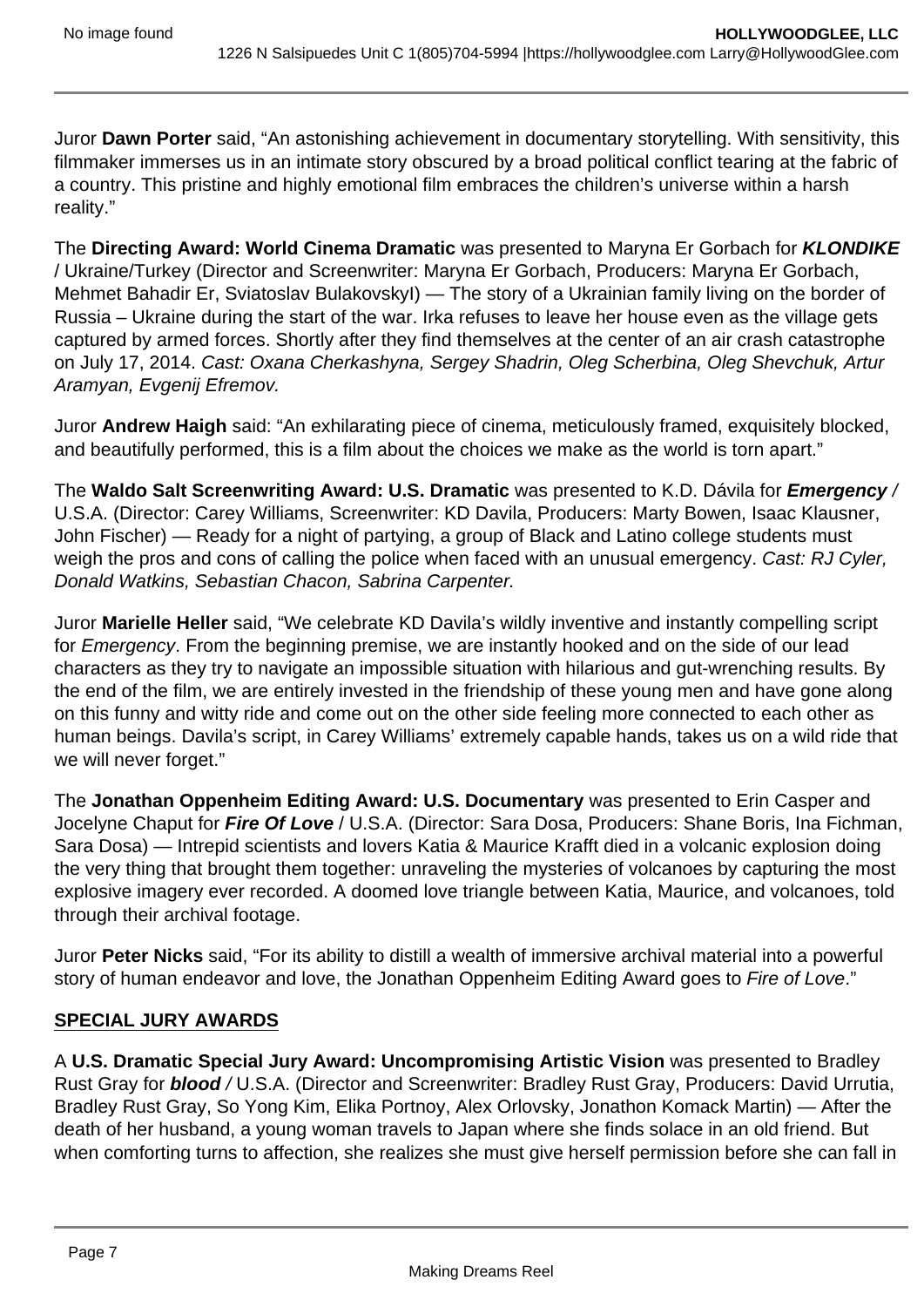love again. Cast: Carla Juri, Takashi Ueno, Gustaf Skarsgård, Futaba Okazaki, Issey Ogata.

Juror **Payman Maadi** said, "For a special jury award for an uncompromising artistic vision we celebrate Bradley Rust Gray for his film blood. Rust gently walks us through an authentic journey of grief that invites us to observe intimate moments of human connection. It is sometimes the small changes that leave a lasting effect on your life. Sometimes to ease your pain and find yourself, you have to leave your comfortable surroundings to find a world that will help you know yourself better."

A **U.S. Dramatic Special Jury Award: Ensemble Cast** was presented to John Boyega, Nicole Beharie, Selenis Leyva, Connie Britton, Olivia Washington, London Covington, and Michael K Williams for **892** / U.S.A. (Director and Screenwriter: Abi Damaris Corbin, Screenwriter: Kwame Kwei-Armah, Producers: Ashley Levinson, Salman Al-Rashid, Sam Frohman, Kevin Turen, Mackenzie Fargo) — When Brian Brown-Easley's disability check fails to materialize from Veterans Affairs, he finds himself on the brink of homelessness and breaking his daughter's heart. No other options, he walks into a Wells Fargo Bank and says "I've got a bomb." Cast: John Boyega, Michael Kenneth Williams, Nicole Beharie, Connie Britton, Olivia Washington, Selenis Leyva.

Juror **Payman Maadi** said, "For a special jury prize for an incredible ensemble of actors we celebrate 892: John Boyega, Nicole Beharie, Selenis Leyva, Connie Britton, Olivia Washington, London Covington, and the legendary Michael K Williams. These actors represent the best of their craft, bringing their humanity required to tell Lance Corporal Brian Brown-Easley's heartbreaking story to the screen."

A **U.S. Documentary Special Jury Award: Impact for Change** was presented to **Aftershock** / / U.S.A. (Directors and Producers: Paula Eiselt, Tonya Lewis Lee) — Following the preventable deaths of their partners due to childbirth complications, two bereaved fathers galvanize activists, birth-workers and physicians to reckon with one of the most pressing American crises of our time – the U.S. maternal health crisis.

Juror **Garrett Bradley** said, "We would like to recognize a film which brings to light an issue both historical and ever-present — which weaves together a critical and lesser-known history alongside the urgency of today."

A **U.S. Documentary Special Jury Award: Creative Vision** was presented to **Descendant** / U.S.A. (Director: Margaret Brown, Producers: Essie Chambers, Kyle Martin) — Clotilda, the last known ship carrying enslaved Africans to the United States, arrived in Alabama 40 years after African slave trading became a capital offense. It was promptly burned, and its existence denied. After a century shrouded in secrecy and speculation, descendants of Clotilda's survivors are reclaiming their story.

Juror **Peter Nicks** said, "For the Creative Vision – Special Jury Award, we would like to recognize a film which evokes, un-surfaces, and reveals, in a profound direction forward. A character-driven film in pursuit of historical reconciliation, the award goes to "Descendant," directed by Margret Brown."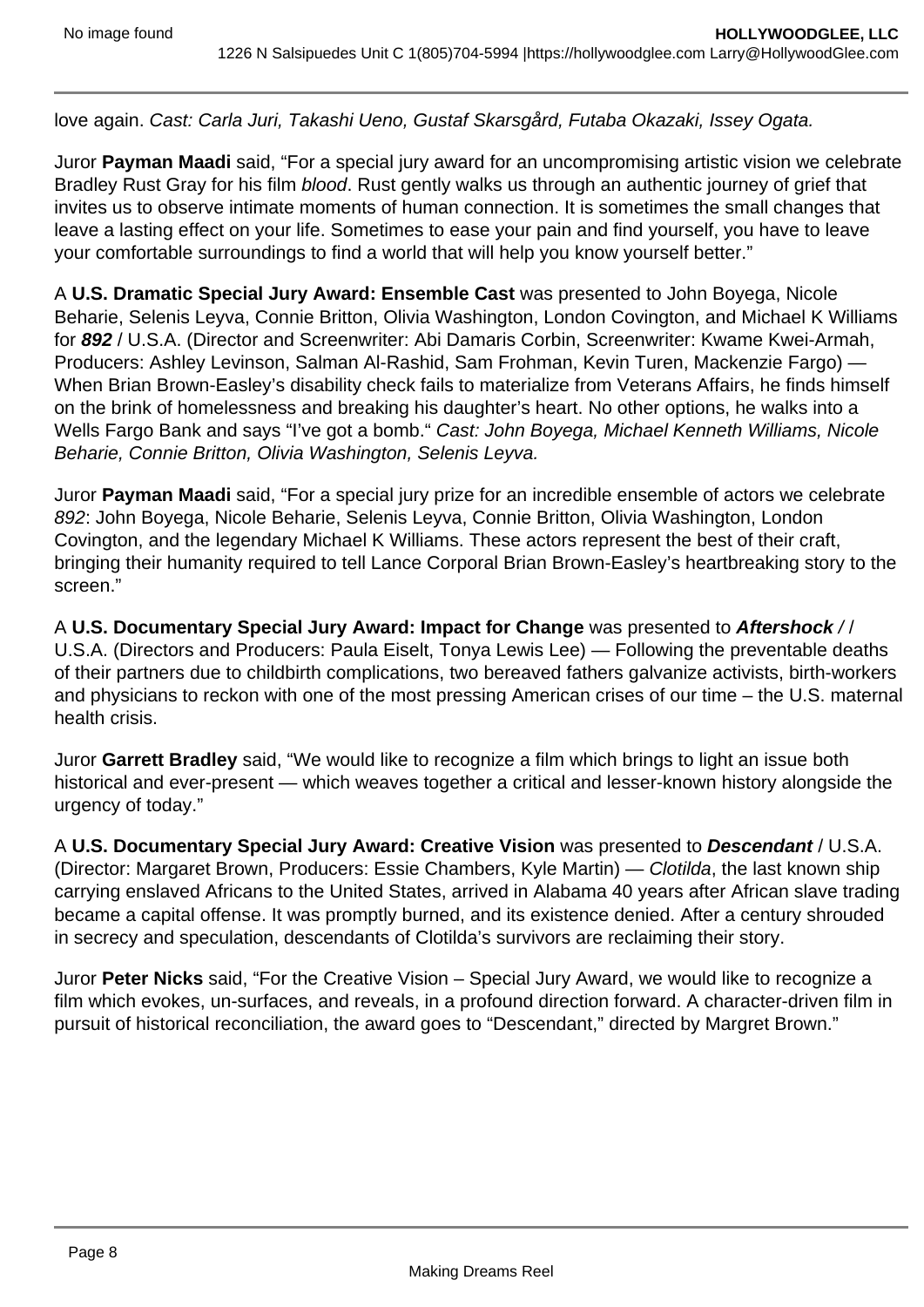A **World Cinema Documentary Special Jury Award: Documentary Craft** was presented to **The Territory** / Brazil/Denmark/United States (Director: Alex Pritz, Producers: Will N. Miller, Sigrid Dyekjær, Lizzie Gillett, Anonymous) — When a network of Brazilian farmers seizes a protected area of the Amazon rainforest, a young Indigenous leader and his mentor must fight back in defense of the land and an uncontacted group living deep within the forest.

Juror **Patrick Gaspard** said, "A singular achievement of cinematic craft, the film thrills with a soaring score, sound design, skillful editing and cinematography, all in support of a story that is both intimate and epic. It allows contemplation of this existential crisis from multiple perspectives."

A **World Cinema Documentary Special Jury Award: Excellence In Verité Filmmaking** was presented to **Midwives** / Myanmar (Director: Snow Hnin Ei Hlaing, Producers: Bob Moore, Ulla Lehman, Mila Aung-Thwin, Snow Hnin Ei Hlaing) — Two midwives work side-by-side in a makeshift clinic in Myanmar.

Juror **Dawn Porter** said, "This revealing film is a reminder of the exquisite power of cinema verité filmmaking. A surprising story of female self-determination in the face of militaristic oppression, directed with a rigor that demonstrates the resilience of filmmaker and subjects alike."

A **World Cinema Dramatic Special Jury Award: Innovative Spirit** was presented for **Leonor Will Never Die** / Philippines (Director and Screenwriter: Martika Ramirez Escobar, Producers: Monster Jimenez, Mario Cornejo) — Fiction and reality blur when Leonor, a retired filmmaker, falls into a coma after television land on her head, compelling her to become the action hero of her unfinished screenplay. Cast: Sheila Francisco, Bong Cabrera, Rocky Salumbides, Anthony Falcon.

Juror **La Frances Hui** said, "Switching in-between genres, this film within a film follows an ailing screenwriter who enters her unfinished screenplay of a gangster film to experience and edit her own creation. Constantly shifting in tone, the film is a playful display of the love of cinema. Its innovative and risk-taking spirit is especially commendable."

A **World Cinema Dramatic Special Jury Award: Acting** was presented to Teresa Sánchez for **Dos Estaciones** / Mexico (Director and Screenwriter: Juan Pablo González, Screenwriters: Ana Isabel Fernández, Ilana Coleman, Producers: Jamie Gonçalves, Ilana Coleman, Bruna Haddad, Makena Buchanan) — In the bucolic hills of Mexico's Jalisco highlands, iron-willed businesswoman Maria Garcia fights the impending collapse of her tequila factory. Cast: Teresa Sánchez, Tatín Vera, Rafaela Fuentes, Manuel García-Rulfo.

Juror **La Frances Hui** said: "This performance is a total standout. This actress delivers the complexity of a factory owner bearing the weight of a family business under threat. Her nuanced performance embodies toughness, loneliness, a yearning for love, and an ignitable rage that brings the character fully alive and infinitely fascinating to follow."

# **NEXT INNOVATOR AWARD PRESENTED BY ADOBE**

The **NEXT Innovator Award presented by Adobe** was presented to Chase Joynt for **Framing Agnes**  / Canada, U.S.A. (Director: Chase Joynt, Producers: Samantha Curley, Shant Joshi, Chase Joynt) — After discovering case files from a 1950s gender clinic, a cast of transgender actors turn a talk show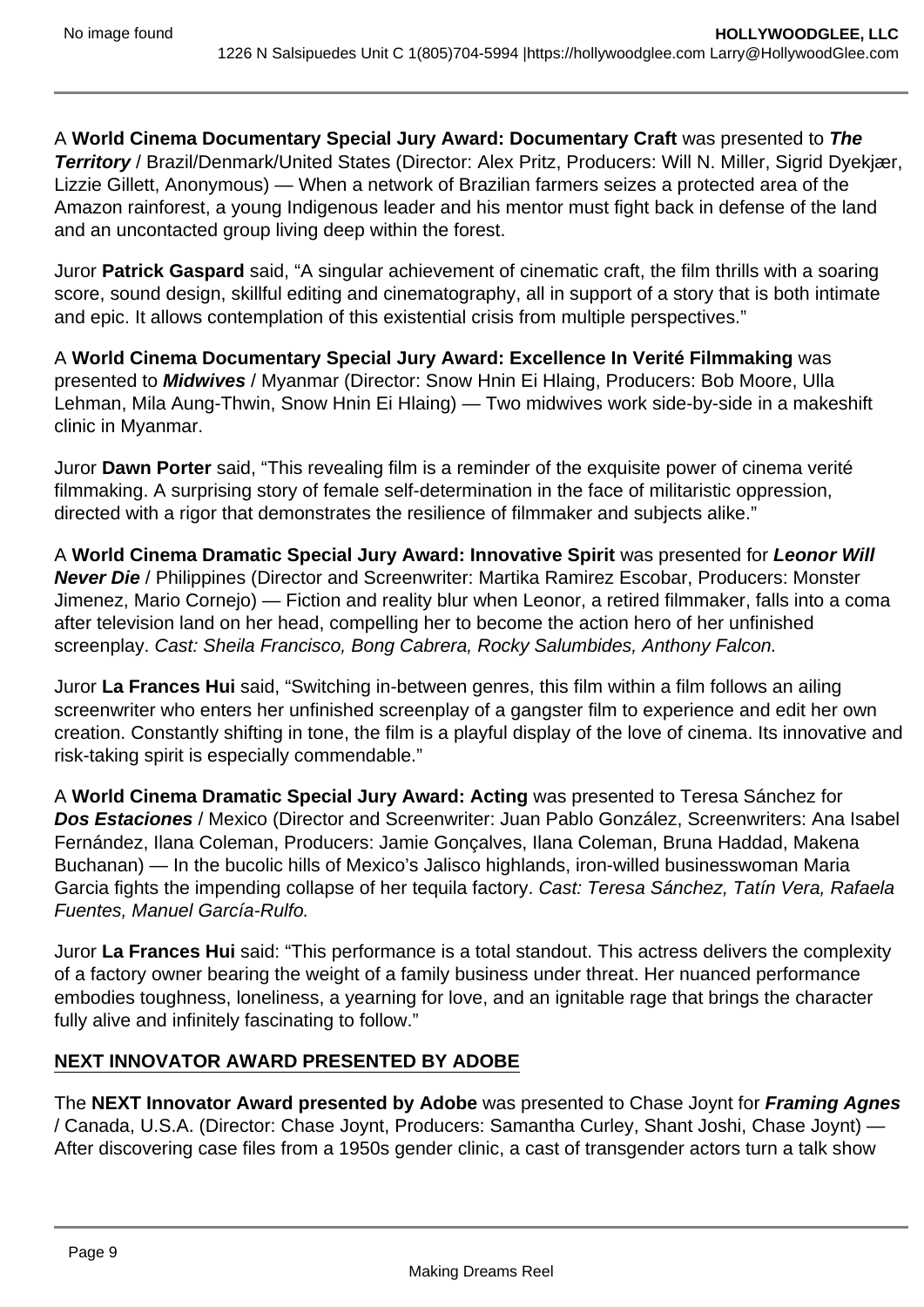inside out to confront the legacy of a young trans woman forced to choose between honesty and access.

Juror **Joey Soloway** said, "This film simply grabbed me, taking me on a ride, questioning and requestioning what was "real". What an inspiring, alive structure this filmmaker pulled off — holding space for his own subjective presence, compelling and brilliant performances, and actual de-centering of coziness, but mostly — reclaiming history and pumping new breath into the outlines of those we never knew."

# **SHORT FILM AWARDS PRESENTED BY XRM Media**

Jury prizes for short filmmaking were awarded to:

The **Short Film Grand Jury Prize** was awarded to **The Headhunter's Daughter** / Philippines (Director and Screenwriter: Don Josephus Raphael Eblahan, Producer: Hannah Schierbeek) — Leaving her family behind, Lynn traverses the harrowing roads of the Cordilleran highlands to try her luck in the city as a country singer. Cast: Ammin Acha-ur.

Juror **Blackhorse Lowe** said, "We were entranced by this poetic and dream-like film, which follows its character's intimate journey with gorgeous cinematography and direction and acting, capturing a unique sense of place."

The **Short Film Jury Award: U.S. Fiction** was awarded to Walter Thompson-Hernández for **IF I GO WILL THEY MISS ME** / U.S.A. (Director and Screenwriter: Walter Thompson-Hernández, Producer: Stuart McIntyre) — Lil' Ant is obsessed with Pegasus, the Greek mythological character, since first learning about him at school in Watts, California. He begins to notice imaginary airplane people around his home, and yearns to fly with them. Cast: Anthony Harris Jr.

Juror **Blackhorse Lowe** said, "We were impressed by the personal vision of this drama, a meditation on the filmmaker's neighborhood, the need to fly and mythology, with vibrant writing and performances to show us all how to take control of our own world."

The **Short Film Jury Award: International Fiction** was awarded to Dania Bdeir for **Warsha** / France/Lebanon (Director and Screenwriter: Dania Bdeir, Producer: Coralie Dias) — A Syrian migrant working as a crane operator in Beirut volunteers to cover a shift on one of the most dangerous cranes, where he is able to find his freedom. Cast: Khansa.

Juror **Penelope Barlett** said, "What first appears to be an everyday story about man's quotidian existence set against the drudgery of a hazardous workplace transforms into a stunning, joyful journey of self-discovery and self-expression. For its combination of jaw-dropping aerial cinematography with an intense performance by the lead actor, The Short Film Jury Award: International Fiction goes to Warsha by Dania Bdeir."

The **Short Film Jury Award: Nonfiction** was awarded to Samir Karahoda for **Displaced** / Kosovo (Director and Screenwriter: Samir Karahoda, Producer: Eroll Bilibani) — In postwar Kosovo, driven to keep their beloved sport table tennis alive, two local players wander from one obscure location to another carrying with them their club's only possession: their tables.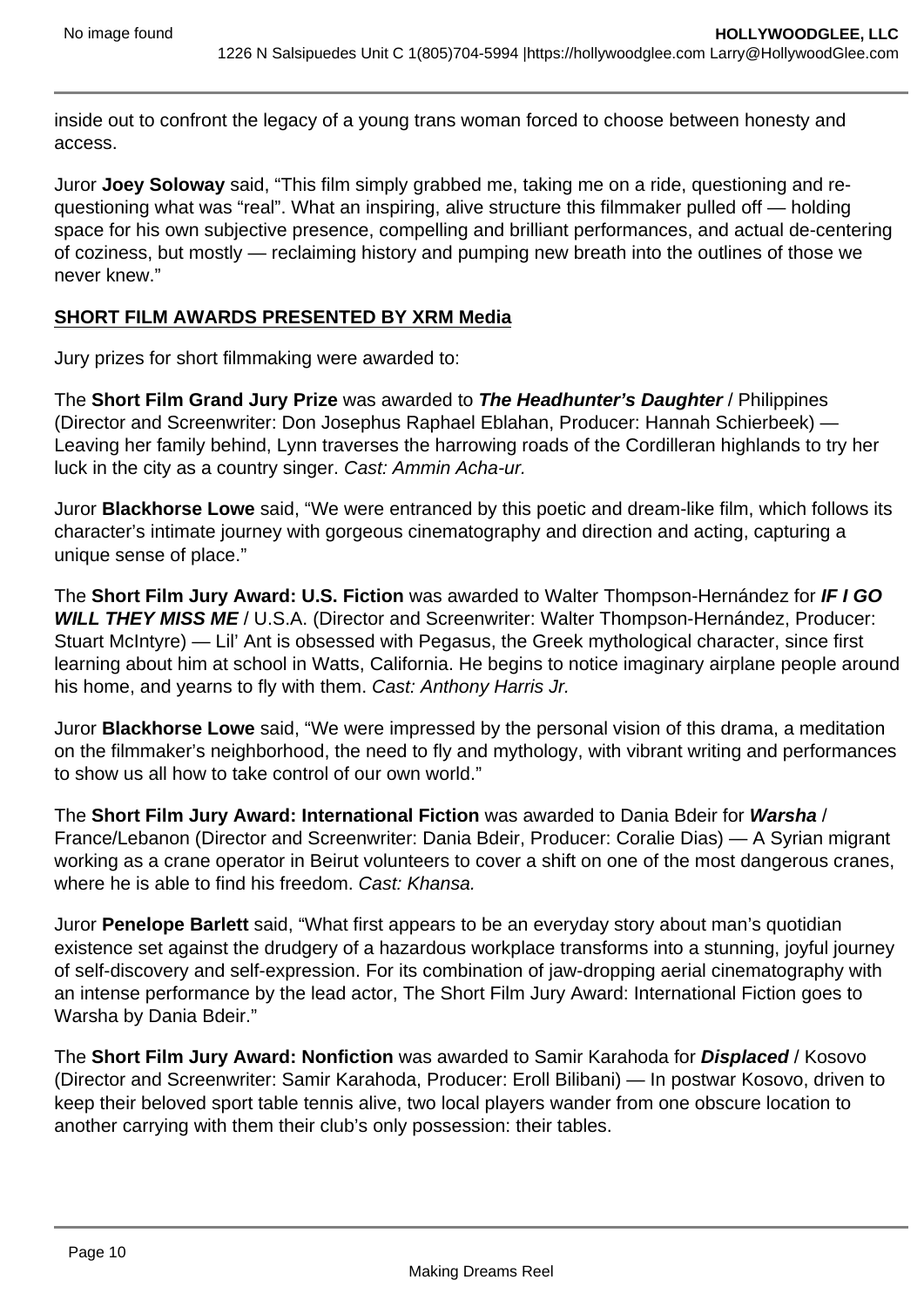Juror **Penelope Barlett** said, "Artfully framed and edited, with a droll sensibility that makes it almost feel like a narrative, this subtle, precise observation of a community determined to succeed and excel at their beloved sport, despite a lack of resources, or even a place to gather to play it, speaks powerfully to human resilience."

The **Short Film Jury Award: Animation** was awarded to Joe Hsieh for **Night Bus** / Taiwan (Director and Screenwriter: Joe Hsieh, Producers: Wan Lin Lee, Joe Hsieh, Joe Chan) — On a late-night bus, a panicked scream shatters the night's calm. A necklace is stolen, followed by a tragic and fatal road accident. The series of intriguing events that follow reveal love, hatred, and vengeance. Cast: Shu Fang Chen, Ming Hsiu Tsai, Yu Fang Lee, Shing Ming Wang, Shang Sing Guo, Pi Li Yeh.

Juror **Kevin Jerome Everson** said, "With its deft handling of film noir sensibilities, well-rounded storytelling, suspense, and deeply crafted characters this film takes us on a ride figuratively and literally."

A **Short Film Special Jury Award: Ensemble Cast** was presented to Zélia Duncan, Bruna Linzmeyer, Camila Rocha, Clarissa Ribeiro, and Lorre Motta for **A wild patience has taken me here** / Brazil (Director and Screenwriter: Érica Sarmet, Producers: Lívia Perez, Silvia Sobral, Érica Sarmet) — Tired of loneliness, a middle-aged motorcyclist goes to a lesbian party for the first time. There she meets four young queers who share their home and affections. An encounter of generations, a tribute to those who brought us here. Cast: Zélia Duncan, Bruna Linzmeyer, Camila Rocha, Clarissa Ribeiro, Lorre Motta.

Juror **Kevin Jerome Everson** said, "A film that exercised extreme confidence with its generational group dynamics and an amazing cast that made the story and characters feel natural, exciting and inspirational to live and learn from."

A **Short Film Special Jury Award: Screenwriting** was awarded to Sara Driver for **Stranger Than Rotterdam with Sara Driver** / United States (Directors: Lewie Kloster, Noah Kloster, Screenwriter: Sara Driver) — In 1982, the completion of Jim Jarmusch's sophomore film, Stranger Than Paradise, hinged on producer Sara Driver's willingness and ability to smuggle one of the world's rarest and most controversial films across the Atlantic Ocean.

Juror **Kevin Jerome Everson** said, "With its unique storytelling approach, this historical documentary tells an all-too-familiar story of fighting for independent cinema. For her screenplay and narration, The Short Film Special Jury Award for screenwriting goes to Sara Driver for Stranger Than Rotterdam with Sara Driver by Lewie and Noah Kloster."

# **EARLIER SUNDANCE FILM FESTIVAL AWARDS**

The **2022 Alfred P. Sloan Feature Film Prize**, presented to an outstanding feature film about science or technology, was presented to **After Yang**. The filmmakers received a \$20,000 cash award from Sundance Institute with support from the Alfred P. Sloan Foundation.

The **Sundance Institute | Amazon Studios Producers Award for Nonfiction** went to **Su Kim** for Free Chol Soo Lee (U.S. Documentary Competition).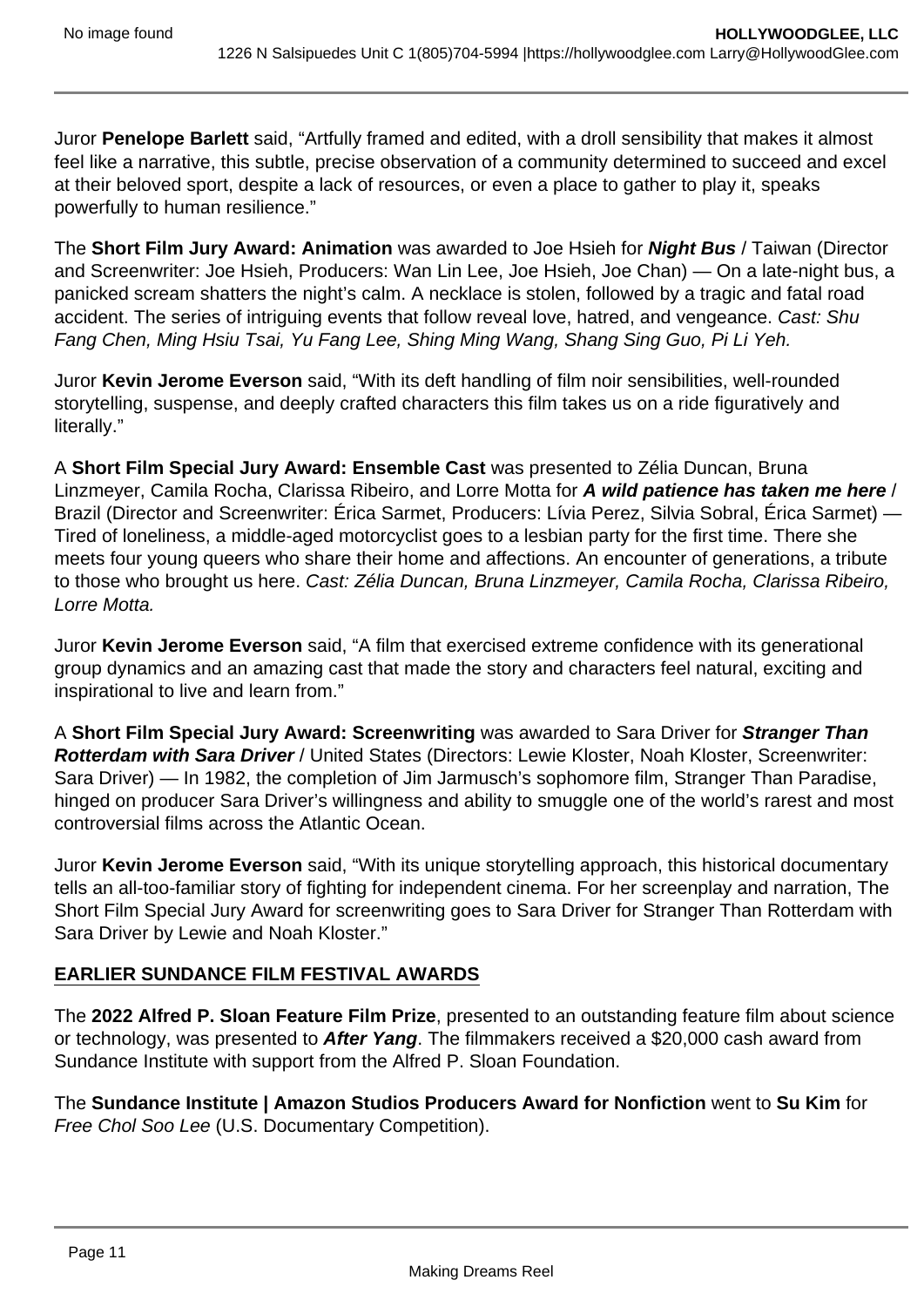The Sundance Institute | Amazon Studios Producers Award for Fiction went to Amanda Marshall God's Country (Premieres).

The Sundance Institute | Adobe Mentorship Award for Editing Nonfiction went to Toby Shimin, and the Sundance Institute | Adobe Mentorship Award for Editing Fiction went to Dody Dorn.

The Sundance Institute | NHK Award went to Hasan Hadi for his film The President's Cake .

### The Sundance Film Festival®

The Sundance Film Festival has introduced global audiences to some of the most groundbreaking films of the past three decades, including Flee, CODA, Passing, Summer Of Soul (…or, When the Revolution Could Not Be Televised), Clemency, Never Rarely Sometimes Always, Zola, On The Record, Boys State, The Farewell, Honeyland, One Child Nation, The Souvenir, The Infiltrators, Sorry to Bother You, Won't You Be My Neighbor?, Hereditary, Call Me By Your Name, Get Out, The Big Sick, Mudbound, Fruitvale Station, Whiplash, Brooklyn, Precious, The Cove, Little Miss Sunshine, An Inconvenient Truth, Napoleon Dynamite, Hedwig and the Angry Inch, Reservoir Dogs and sex, lies, and videotape.

The Festival is a program of the non-profit Sundance Institute. 2022 Festival sponsors include: Presenting Sponsors – Acura, AMC+, Chase Sapphire, Adobe; Leadership Sponsors – Amazon Studios, DIRECTV, DoorDash, Dropbox, Netflix, Omnicom Group, WarnerMedia, XRM Media; Sustaining Sponsors – Aflac, Audible, Canada Goose, Canon U.S.A., Inc., Dell Technologies, IMDbPro, Michelob ULTRA Pure Gold, Rabbit Hole Bourbon & Rye, Unity Technologies, University of Utah Health, White Claw Hard Seltzer; Media Sponsors – The Atlantic, IndieWire, Los Angeles Times, NPR, Shadow and Act, Variety, Vulture. Sundance Institute recognizes critical support from the State of Utah as Festival Host State. The support of these organizations helps offset the Festival's costs and sustain the Institute's year-round programs for independent artists. [Festival.Sundance.org](https://sundance.us10.list-manage.com/track/click?u=d2b7ca60af6d00b0be91a01af&id=7068b3c297&e=6173c7d5f6)

### Sundance Institute

As a champion and curator of independent stories for the stage and screen, Sundance Institute provides and preserves the space for artists in film, theatre, film composing, and digital media to create and thrive.

Founded in 1981 by Robert Redford, the Institute's signature Labs, granting, and mentorship programs, dedicated to developing new work, take place throughout the year in the U.S. and internationally. [Sundance Collab](https://sundance.us10.list-manage.com/track/click?u=d2b7ca60af6d00b0be91a01af&id=485cfe13b4&e=6173c7d5f6), a digital community platform, brings artists together to learn from each other and Sundance advisors and connect in a creative space, developing and sharing works in progress. The Sundance Film Festival and other public programs connect audiences and artists to ignite new ideas, discovering original voices, and build a community dedicated to independent storytelling. Sundance Institute has supported such projects as Clemency, Never Rarely Sometimes Always, Zola, On The Record, Boys State, The Farewell, Honeyland, One Child Nation, The Souvenir, The Infiltrators, Sorry to Bother You, Won't You Be My Neighbor?, Hereditary, Call Me By Your Name, Get Out, The Big Sick, Mudbound, Fruitvale Station, City So Real, Top of the Lake, Between the World & Me, Wild Goose Dreams and Fun Home. Join the [Sundance Institute](https://sundance.us10.list-manage.com/track/click?u=d2b7ca60af6d00b0be91a01af&id=965f993cb1&e=6173c7d5f6) on [Facebook,](https://sundance.us10.list-manage.com/track/click?u=d2b7ca60af6d00b0be91a01af&id=e9d13022a9&e=6173c7d5f6) [Instagram,](https://sundance.us10.list-manage.com/track/click?u=d2b7ca60af6d00b0be91a01af&id=d31b79b64e&e=6173c7d5f6) [Twitter](https://sundance.us10.list-manage.com/track/click?u=d2b7ca60af6d00b0be91a01af&id=2a51f1c034&e=6173c7d5f6) and [YouTube.](https://sundance.us10.list-manage.com/track/click?u=d2b7ca60af6d00b0be91a01af&id=ec4e05b639&e=6173c7d5f6)

**Category**